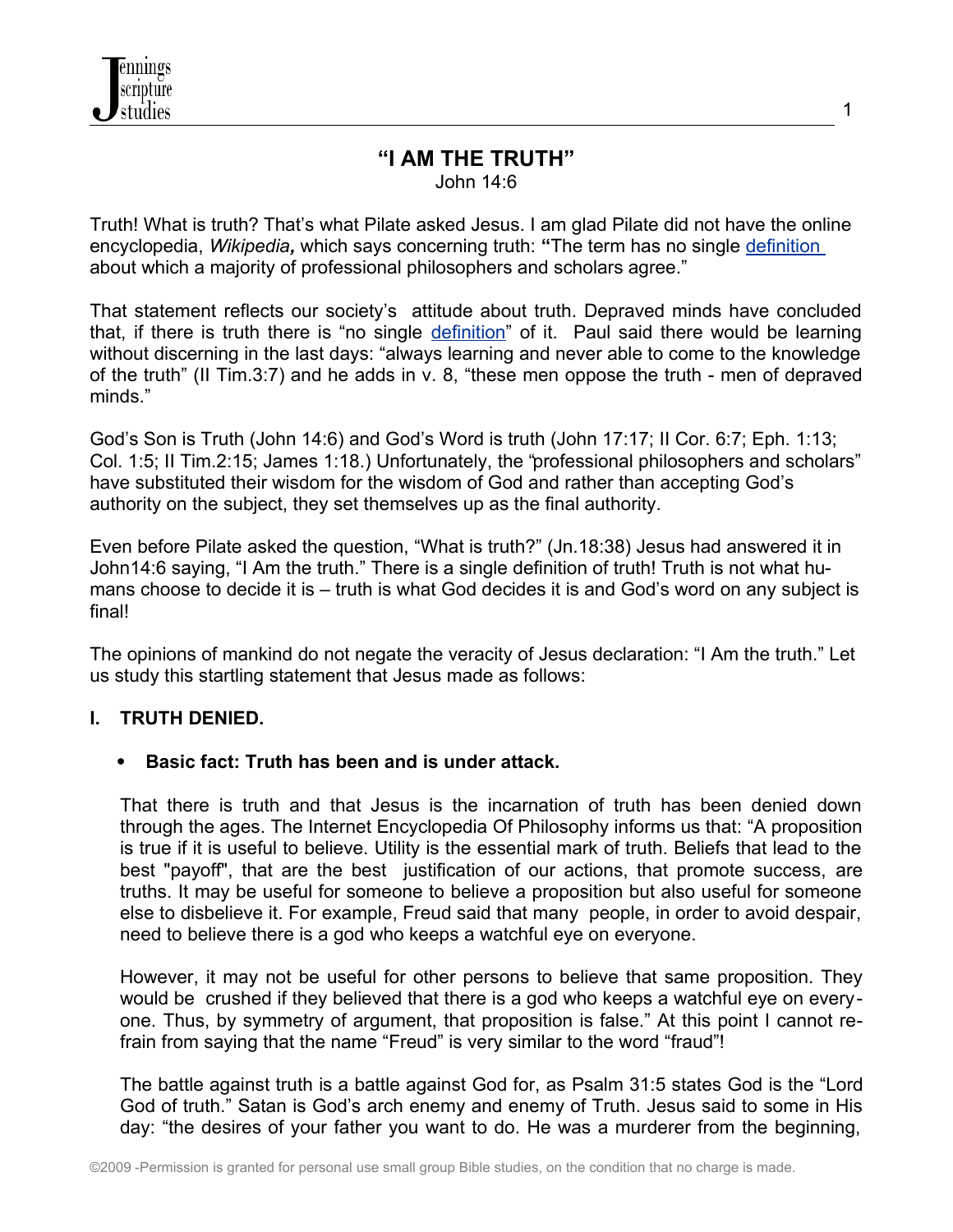and does not stand in the truth, because there is no truth in him." (John 8:44) This conflict, which has raged from the beginning of time, intensifies in the last times and Paul traces this opposition to truth to "depraved minds".

You may blink at such a characterization and wonder if Paul misread his vision of this age of intellectual brilliance. However, The fact is that this paradox has already settled into the American educational system. Princeton University philosopher Diogenes Allen declared, "a massive intellectual revolution has taken place that is perhaps as great as that which marked off the modern world from the middle ages."

Michael Horton, writing in Modern Reformation Magazine about this paradigm shift says, "It is a shift that shapes every intellectual discipline as well as the practice of law, medicine, politics and religion." What is this shift, this new paradigm, called? It is called, Postmodernism**.** While the Postmodern era is a period of time, Postmodernism is an ideology. The ideological postmodernist says:

"There are no absolutes; there is no absolute truth or "true truth" as they term it. Truth is relative. Truth is what one chooses it to be. There are no moral standards. Nothing is verifiably right or wrong. If it is your custom, tradition or choice it is viable." To the Postmodernist the only philosophies that are wrong are those that believe in absolute truth. They say, "true truth is a fraud." In their view the only sinners are those who still believe there is such a thing as sin.

One Christian leader sums it up as follows: "Postmodernism begins with the idea that there are no fixed, stand-alone truths. Rather than this thing called truth coming from beyond ourselves—as Christians believe about God's revelation—the postmodernist claims that truth is really only what we see or experience from our perspective. And when a big enough number of us see or experience something in a similar way, then whatever that is becomes truth for us."

How can I say it plain enough, verifiably strong enough, based upon the authority of God and His Word, that that there is concrete, certain, absolute truth? By quoting Jesus! "The best was to show that a stick is crooked is not to argue about it or to spend time denouncing it, but to lay a straight stick alongside it." (D.L. Moody) So let us lay the claim of Christ alongside the crooked sticks!

# **II. TRUTH IDENTIFIED**.

**Basic fact**: **Truth is an attribute of God.**

In the Old Testament, the following verses, among others, declare that God is Truth:

- A. Exodus 34:6 "The LORD, the LORD God, merciful and gracious, longsuffering, and abounding in goodness and truth."
- B. Deut. 32:4 "He is the Rock, His work is perfect; For all His ways are justice, a God of truth and without injustice; Righteous and upright is He."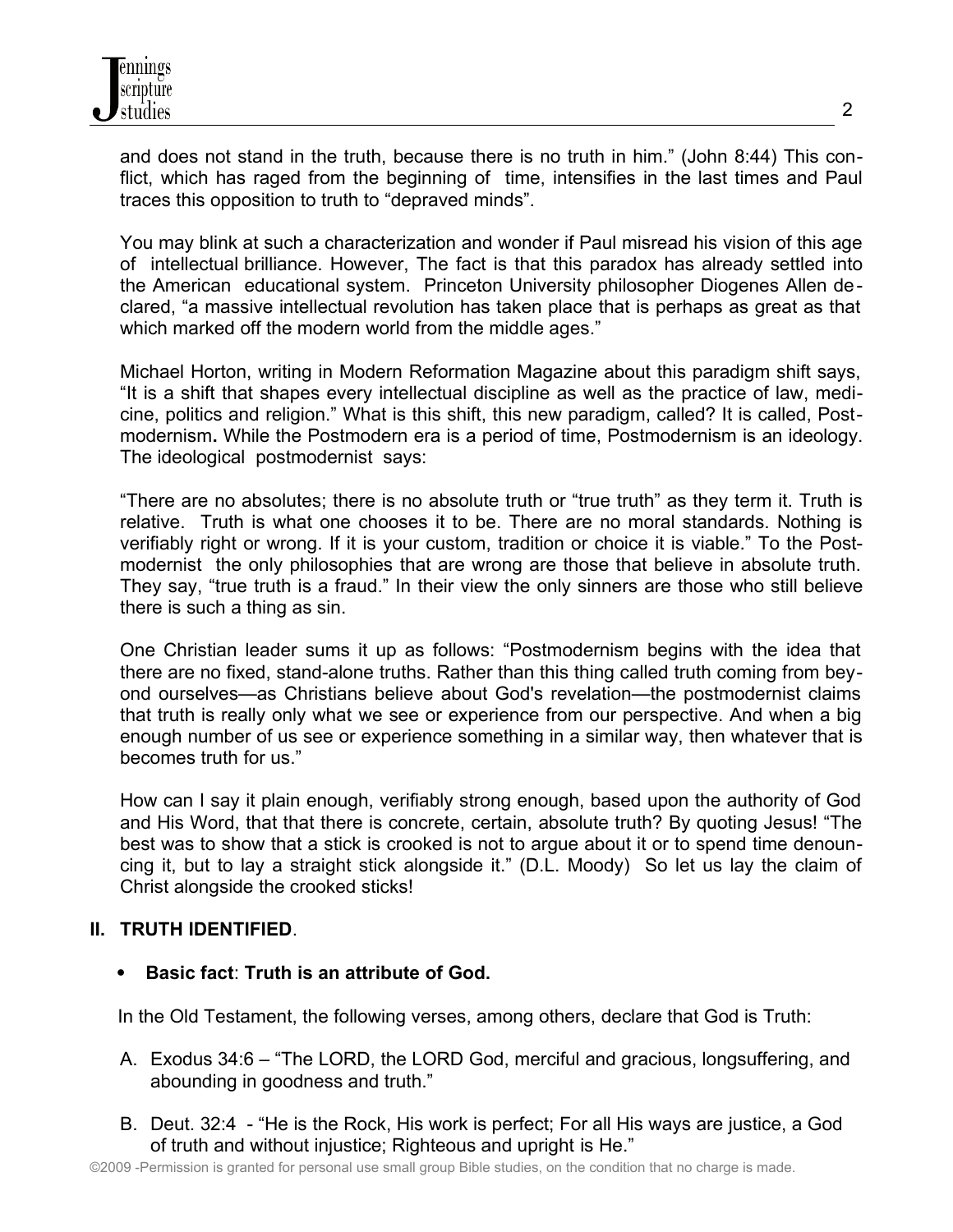- C. II Chron. 15:3 "For a long time Israel has been without the true God,"
- D. Psalm 31:5 "Into Your hand I commit my spirit; You have redeemed me, O LORD God of truth."
- E. Isaiah 65:16 "He who blesses himself in the earth shall bless himself in the God of truth; And he who swears in the earth shall swear by the God of truth."
- F. Jeremiah 10:10 "But the LORD is the true God; He is the living God and the everlasting King."
- G. John 17:3 "And this is eternal life, that they may know You, the only true God, and Jesus Christ whom You have sent."

The Father is Truth – Psalm 31:5 "Into your hands I commit my spirit; redeem me, O LORD, The God of truth."

Jesus is Truth – Jn. 14:6 "I Am The Truth." The Holy Spirit is Truth – I Jn. 5:6 "the Spirit is the truth." The Triune God is Truth – Father, Son and Holy Spirit!

God is the True God, the God of Truth – that is Truth! When truth unmasks wrong and wrongful thinking, those who are exposed get very nervous. Of course, most of the intelligentsia of earth discount God or do not take Him very seriously. However, those of us who know Him say a loud "amen!" to the identification of Truth as the Lord God Almighty!

# **III. TRUTH PERSONIFIED.**

- **Basic fact**: **Jesus' statement that "I Am Truth" was a claim to Deity**. Many mere human teachers and notables had come and gone before Jesus uttered the statement "I Am Truth." Plato, Aristotle and Socrates were among them. They taught numerous and various philosophies. However, no one of them ever made the bold assertion that they were, in and of themselves, the personification of Truth. For a mere human being to make such a statement would be the height of arrogance. But Jesus, of course, was not a mere human being. He was God incarnate! The following verses, among others, testify that Jesus is the Personification of Truth in human flesh:
- A. John 1:1 "In the beginning was the Word, and the Word was with God, and the Word was God." God is Truth; Jesus is God; Jesus is Truth.
- B. John 1:9 "That was the true Light."
- C. John 1:14 "And the Word became flesh and dwelt among us, and we beheld His glory, the glory as of the only begotten of the Father, full of grace and truth."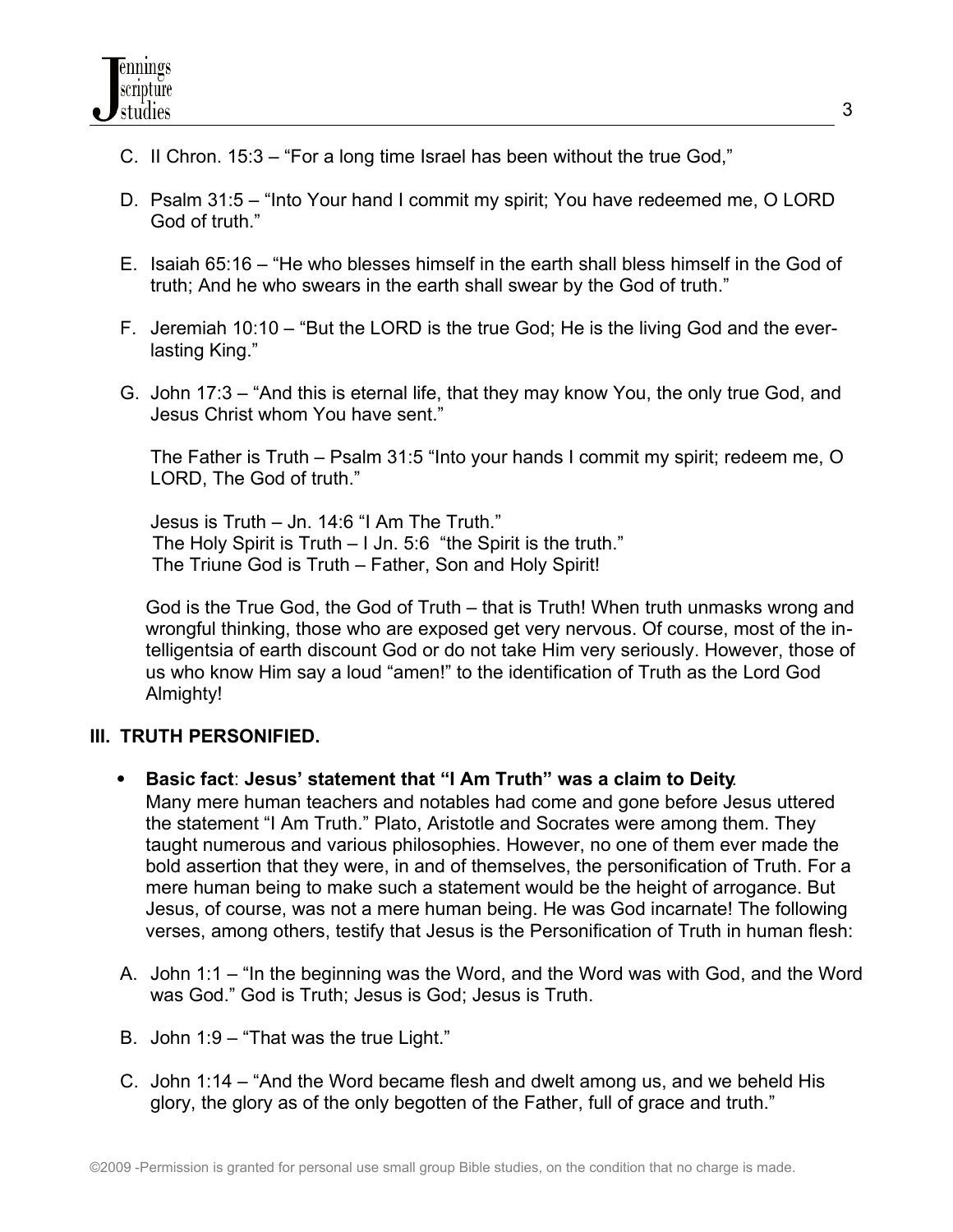- D. John 1:17 "For the law was given through Moses, but grace and truth came through Jesus Christ."
- E. I John 5:20 "And we know that the Son of God has come and has given us an understanding, that we may know Him who is true; and we are in Him who is true, in His Son Jesus Christ. This is the true God and eternal life."
- F. Rev. 19:11 "Now I saw heaven opened, and behold, a white horse. And He who sat on him was called Faithful and True."

Jesus Christ is God in the flesh, God the Son, the Son of God. God is Truth, Jesus Christ is Truth. The Christian will bow in adoration acknowledging Jesus Christ as the Personification of Truth, even though there are those who are "always learning and never able to come to the knowledge of the truth." And Paul continues, "Now as Jannes and Jambres resisted Moses, so do these also resist the truth: men of corrupt minds, disapproved concerning the faith; but they will progress no further, for their folly will be manifest to all, as theirs also was."(2 Tim. 3:7-9)

#### **IV. TRUTH APPLIED.**

• Basic fact: For Jesus Christ, The Truth, to impact my life positively, I must be**lieve, receive and apply Truth**.

We can talk about truth until we are blue in the face, as the saying goes, but we prove truth best by our walk. John R.W. Stott wrote in his book, The Epistles Of John: "To walk in the truth is more than to give assent to it. It means to apply it to one's behavior. He who "walks in the truth" is an integrated Christian in whom there is no dichotomy between profession and practice. On the contrary, there is in him an exact correspondence between his creed and his conduct. Such conformity of life to the truth on the part of his children brought John greater joy than anything else. To him truth mattered."

Dr. H.A. Ironside was the pastor of the world famous Moody Church in Chicago when I became a student at the Moody Bible Institute there. His messages were simple yet sublime. Among other truths he uttered was this: "God forbid that we should traffic in unlived truth." Amen! And Amen!

#### **CONCLUSION**

The American poet, James Russell Lowell wrote: "Truth forever on the scaffold, wrong forever on the throne…." In this era when truth is on the scaffold let us not forget that conditions breed opportunity! What an opportunity for the True Church of Jesus Christ to be witnesses to the Truth!

Jesus said "You shall know the truth, and the truth shall make you free" and "Therefore if the Son makes you free, you shall be free indeed. (John 8:32 & 36) How do I come to know the Truth as it is in Jesus Christ and experience this freedom that He promises?